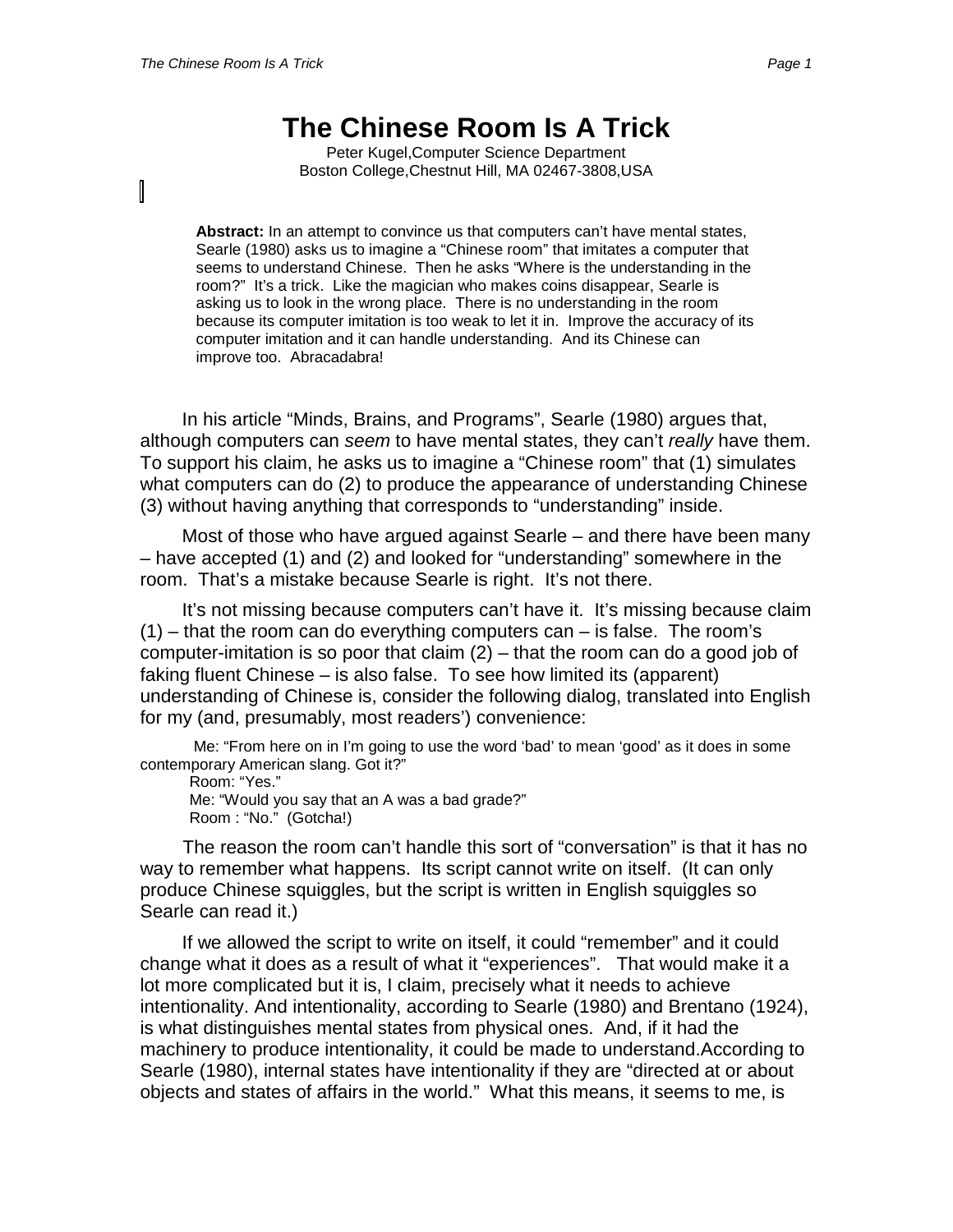that they can change in certain ways when what they are "directed at" changes. For example, my thoughts about the Chinese room have the intentionality that the Chinese room's "thoughts" about me lack because my thoughts about the room can change appropriately when I learn something new about it. The room's thoughts about me lack intentionality because they cannot change appropriately or I would not have "caught it" in my "bad" conversation.

That's also true of other mental states. What gives my belief that "All swans are white" intentionality, for example, is that it can change appropriately after I see a few black swans, perhaps to "All swans are black or white."

Not all changes produced by experience are sufficiently rich to count toward intentionality. A supermarket scanner that changes its internal state in response to the UPC code on a bag of cookies lacks intentionality, whereas a Chinese child that changes its internal state in response to the Chinese translation of "I brought home a bag of cookies" has it, as any parent knows.

The Chinese room and the scanner lack intentionality because they only have what I have called "fake intelligence" (Kugel 2002) – the ability to apply the rules (programs, scripts) they have been given. In contrast, a child has intentionality because it can adjust, or even originate, its own rules on the basis of its experiences.

It is not easy to make the distinction between changing your program and changing your data precise. But, if philosophers could clarify it (and I believe they can) and if computer scientists could implement programs based on their accounts, I would be willing to call computer states in those programs "mental" – if they could adjust their computer's programs flexibly enough.

Searle might not. He might still object that the Chinese room, changing its programs in response to its experiences, lacked intentionality because Searle, inside the room, lacked it. Well, he might, but the intentionality achieved by a human mind does not percolate down to the individual neurons and the intentionality of the computer need not work its way down to the machine's central processing unit, which is the role that Searle plays in the Chinese room.

Searle might also complain that the resulting "understanding" would not feel, to the computer, the way understanding does to a person. How important such "feel" is is an interesting question. It is bears some relation to the question "Can people who were born blind, understand the word 'yellow'?" I believe that, to some degree, they can. Searle might disagree.

Bless him. If using the same term for both kinds of states bothers Searle, I would be willing to limit my use of the term "mental states" to refer to what human beings have (or at least to what I have because I can't be sure that yours "feel" the way mine "feel") and call what computers have "intentional states".

But I believe that Searle is right when he argues that machines will have to have intentional states before they can be really intelligent. The ability to remember what happened, and to change the way you think in response, is crucial to both intelligence and understanding. You understand this commentary